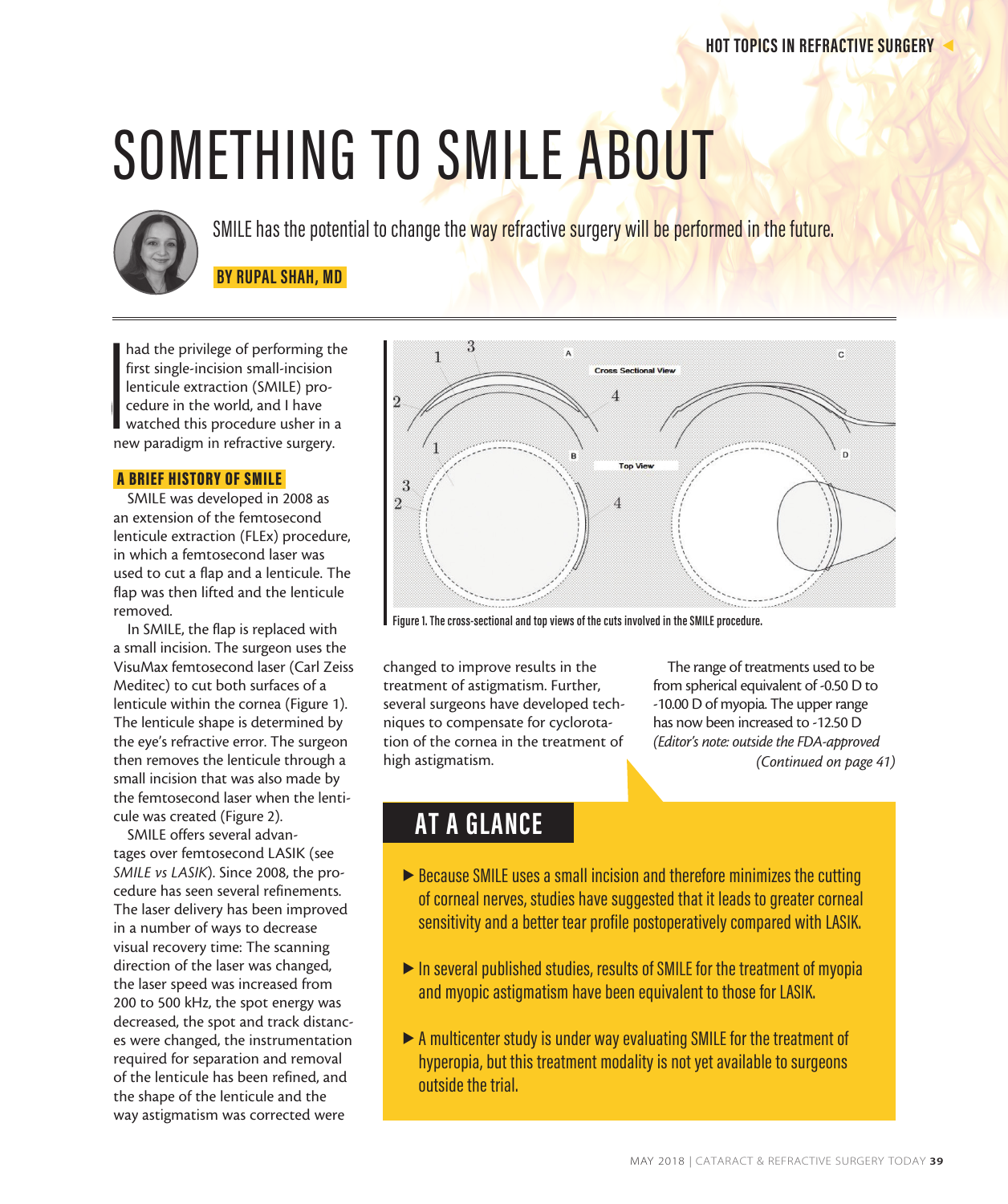## PATIENT PERSPECTIVE IS KEY

**Here's how some patients feel about SMILE compared with LASIK.**

#### **BY JODHBIR S. MEHTA, BSc(Hons), MBBS, FRCOphth, FRCS(Ed), FAMS**



The small-incision lenticule extraction (SMILE) procedure has now been performed more than 1 million times worldwide. Comparative studies compar-

ing SMILE outcomes to those of contemporary LASIK showed equivalent results in most areas with respect to safety and efficacy and superiority in certain areas such as ocular surface rehabilitation.<sup>1</sup>

#### **PATIENT-REPORTED OUTCOMES**

Recently, there has been growing interest in patient-reported outcomes from surgery. We now understand that surgeons should be focused not only on clinical outcomes but also on the patient experience. This is evident in many facets of life beyond ophthalmology, such as in the airline industry. Some companies have made significant strides in improving one's travel experience to a destination, as opposed to just getting the passengers there on time.

The Patient-Reported Outcomes With LASIK (PROWL) study provided useful information on the patient experience following LASIK surgery.<sup>2</sup> It reconfirmed, from patients' points of view, something that many refractive surgeons see every day from the majority of our refractive patients: They are happy with the results.

Especially in the era of social media, the following equation applies: overall outcome = achieved result (surgical + experience) – patient expectation. With patient expectations higher than ever, we have to improve the whole journey of their surgical experience.

#### **SMILE VS LASIK**

We recently published the results of a study comparing the intra- and postoperative subjective experiences of patients after SMILE and LASIK.<sup>3</sup> We used data from a randomized controlled trial in which patients had undergone LASIK in one eye and SMILE in the other.

We had previously published subjective outcomes in LASIK and SMILE patients showing minimal differences, but it is difficult to distinguish subtle differences in procedures unless you have the same patients undergoing both procedures.4 This highlights the importance of using the correct trial design to answer relevant questions for any new procedure. Our randomization protocol allowed us to eliminate any issue of first-eye

syndrome, and all cases were done by the same surgeon, who was experienced in both LASIK and SMILE.

#### **PATIENT FEARS**

Interestingly, the most frightening part of the refractive procedure for most patients was the excimer ablation, which was rated moderate to very high. Patients also reported being more fearful of flap creation, with respect to docking and suction, compared with lenticule creation. As expected, patients who experienced suction loss had higher fear scores, although the difference did not reach statistical significance due to the low numbers. These results highlight the importance of reducing patient fears and anxieties before the refractive procedure.

There was also more fear during the first eye surgery than the second, highlighting the importance of study design. We found that patients had significantly less discomfort during the flap lift for LASIK compared with the lenticule manipulation for SMILE, but discomfort scores for both types of tissue manipulation were in the mild range.

#### **SUMMARY**

Our study revealed valuable information regarding patients' intraoperative experiences during SMILE and LASIK. The perception of flap creation seems more frightening than that of lenticule creation, and excimer ablation provoked the most fear among patients. The differences we observed may have been due to patients conceptualizing that a small-incision keyhole procedure is less scary than a procedure using a larger incision flap. The higher fear scores in the patients who had suction loss reemphasize the importance of

#### $\triangleright$  **WATCH IT NOW**

**Dan Z. Reinstein, MD, MA(Cantab), FRCSC, DABO, FRCOphth, FEBO, presents an updated technique for performing SMILE in which the lenticule separation and extraction are done using a single instrument.**



preoperative counseling. By addressing patient fears and expectations before treatment, ophthalmologists may increase overall patient satisfaction.

1. Yan H, Gong LY, Huang W, Peng YL. Clinical outcomes of small incision lenticule extraction versus femtosecond laser-assisted LASIK for myopia: a metaanalysis. *Int J Ophthalmol.* 2017;10(9):1436-1445. 2. Eydelman M, Hilmantel G, Tarver ME, et al. Symptoms and satisfaction of patients in the Patient-Reported Outcomes With Laser In Situ Keratomileusis (PROWL) Studies. *JAMA Ophthalmol.* 2017;135(1):13-22. 3. Damgaard IB, Ang M, Farook M, Htoon HM, Mehta JS. Intraoperative patient experience and postoperative visual quality after SMILE and LASIK in a random- ized, paired-eye, controlled study. *J Refract Surg.* 2018;34(2):92-99. 4. Ang M, Ho H, Fenwick E, et al. Vision-related quality of life and visual outcomes after small-incision lenticule extraction and laser in situ keratomileusis. *J Cataract Refract Surg*. 2015;41(10):2136-2144.

#### **JODHBIR S. MEHTA, BSc (Hons), MBBS, FRCOphth, FRCS(Ed), FAMS**

- Head, Corneal and External Eye Disease Department; Senior Consultant, Refractive Surgery Department, Singapore National Eye Centre
- <sup>n</sup> Head, Tissue Engineering and Stem Cells Group, Singapore Eye Research Institute
- <sup>n</sup> Member, *CRST Europe* Global Advisory Board
- <sup>n</sup> jodmehta@gmail.com
- $\blacksquare$  Financial disclosure: Lecture and travel support (Carl Zeiss Meditec)

## COMING OF AGE

#### **There are several indications that SMILE has come of age:**

- $\blacktriangleright$  More studies are focusing on the nonrefractive outcomes of the procedure.
- $\triangleright$  Other companies have now made machines or are in the process of modifying software to allow their own systems to perform the SMILE procedure (personal communication).
- $\triangleright$  At scientific symposia, there are sessions on SMILE dedicated to discussing outcomes as well as complications and their management.
- $\blacktriangleright$  Inventive concepts are being developed to advance SMILE further with respect to the software and the use of the lenticule (personal communication).